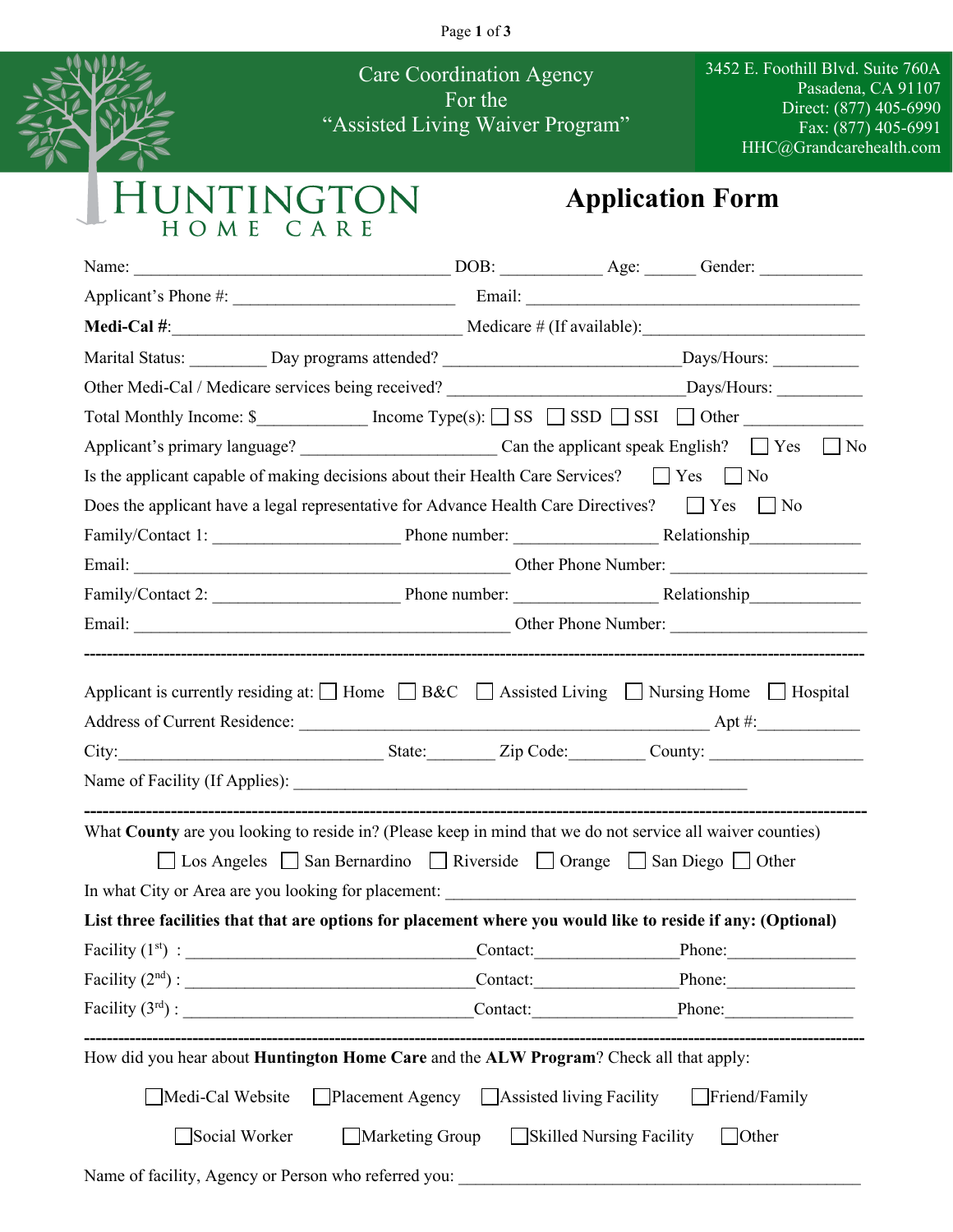## Page **2** of **3**

|    | 1. Is the applicant on Hospice? $\Box$ Yes $\Box$ No<br>If Yes, is it being covered by Medi-Cal? $\Box$ Yes<br>No                                                                                                 |  |  |  |  |  |
|----|-------------------------------------------------------------------------------------------------------------------------------------------------------------------------------------------------------------------|--|--|--|--|--|
|    | 2. Is the applicant receiving Home Health or Physical Therapy services? $\Box$ Yes $\Box$ No                                                                                                                      |  |  |  |  |  |
|    | 3. Has the applicant been diagnosed with Dementia/Alzheimer's disease?<br>$\Box$ Yes<br>$\vert$   No                                                                                                              |  |  |  |  |  |
|    | 4. Does the applicant have a history of verbally abusive or combative behavior?<br>$\vert$ Yes<br>$ $ No<br>If yes, is it related to Dementia/Alzheimer? $\Box$ Yes $\Box$ No                                     |  |  |  |  |  |
|    | 5. Does the applicant suffer from any of the following conditions (check all that apply):                                                                                                                         |  |  |  |  |  |
|    | Shortness of breath with activity<br>Vertigo<br>Wandering behavior<br>Shortness of breath requiring oxygen<br>Dizziness<br>Impaired judgment<br>$\Box$ Difficulty remembering<br>Forgetfulness<br>Loss of balance |  |  |  |  |  |
| 6. | Does the applicant have any abrasions, rashes or itches?<br>$\Box$ No<br>$\Box$ Yes                                                                                                                               |  |  |  |  |  |
|    | 7. Does the applicant have any open sores, skin tears, cuts or lesions? $\Box$ Yes<br>$\Box$ No                                                                                                                   |  |  |  |  |  |
|    | 8. Does the applicant need an assistive device to ambulate?<br>Yes<br>  No<br>If yes, check all that apply:                                                                                                       |  |  |  |  |  |
|    | Wheel Chair (W/C) Motorized W/C Safety rails on walls<br>Cane<br>Walker                                                                                                                                           |  |  |  |  |  |
|    | 9. Does the applicant need assistance with ambulating? $\Box$ Yes $\Box$ No                                                                                                                                       |  |  |  |  |  |
|    | 10. Does the applicant need help getting out of bed and into a chair? (transferring) $\Box$ Yes $\Box$ No                                                                                                         |  |  |  |  |  |
|    | 11. Does the applicant need help turning or moving in bed?<br>$\Box$ Yes<br>No                                                                                                                                    |  |  |  |  |  |
|    | 12. Does the applicant need assistance with toileting? (transferring, cleaning) $\Box$ Yes<br>$\vert$   No<br>,我们也不能在这里的时候,我们也不能在这里的时候,我们也不能在这里的时候,我们也不能会在这里的时候,我们也不能会在这里的时候,我们也不能会在这里的时候,我们也不                    |  |  |  |  |  |
|    | <b>13.</b> Does the applicant wear adult briefs, diaper, or pads? The State of No<br>If yes, describe why:                                                                                                        |  |  |  |  |  |
|    | <b>14.</b> Does the applicant need help changing adult briefs, diaper, or pads? $\Box$ Yes<br>$\vert$   No                                                                                                        |  |  |  |  |  |
|    | 15. Does the applicant need help getting dressed?<br>$ $   Yes<br>$\vert$   No                                                                                                                                    |  |  |  |  |  |